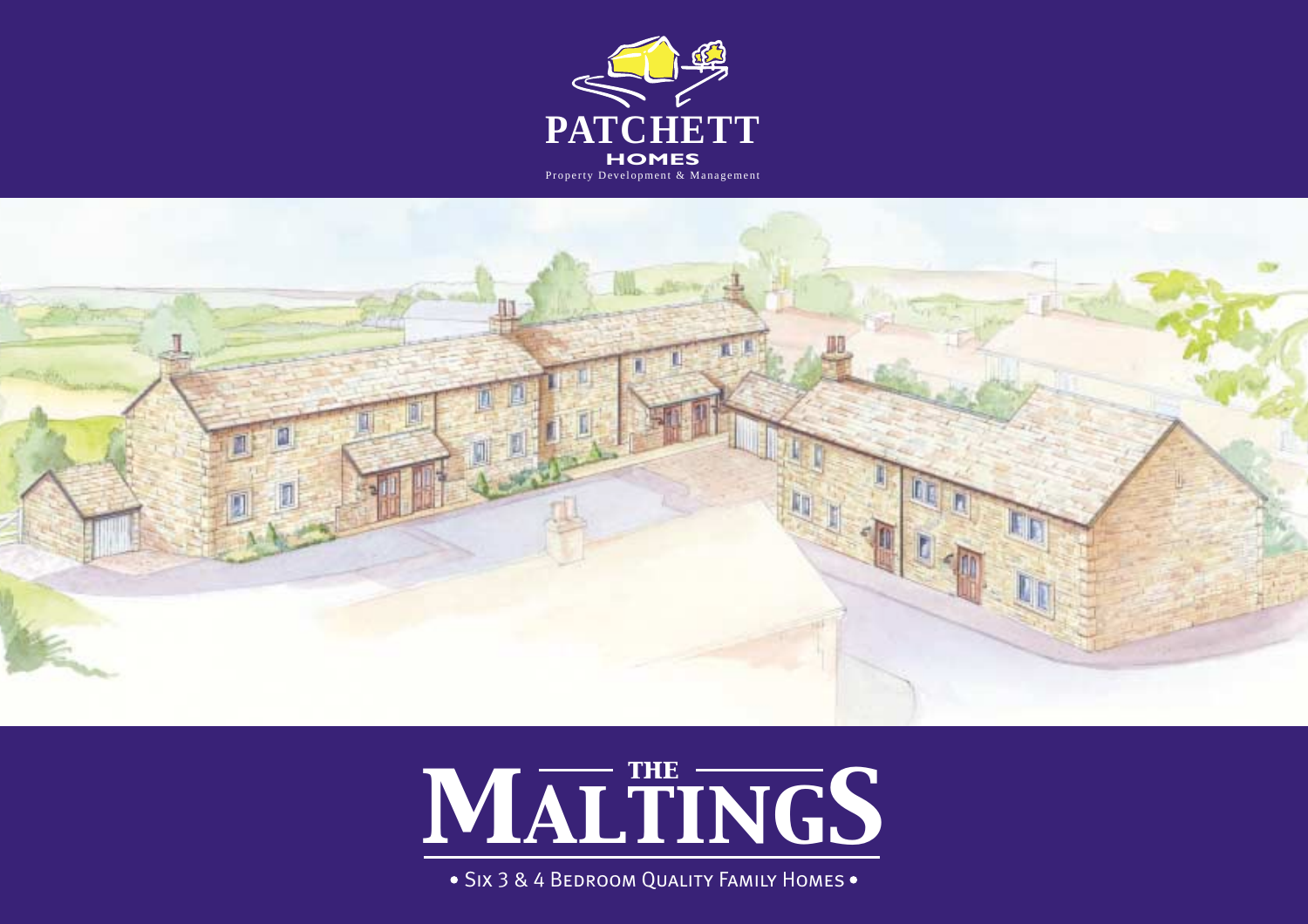

# **About Clayton**

Welcome to the rural life in the landscape that inspired Wuthering Heights.

Clayton Village, an ancient settlement whose history can be traced back to the Domesday Book, still maintains the rugged beauty of the area.



Nestled between Queensbury and Thornton the location has great character. Clayton had its own industries in worsted manufacturing, quarrying and even two breweries with a Maltstery on Town Gate. It is this Malttery site that has made way for our new development.

Patchett Homes' prestigious new development, The Maltings, comprises of 6 high quality 3 and 4 bedroom family homes in the heart of the oldest part of the village.

Built from local Yorkshire stoneoverlooking the greenbelt and set in the local conservation area. TheMaltings blends sympathetically with the existing architectural style of the area, whilst providing modern spacious family living finished to exacting standards and high specifications. Additionaly we offer a full NHBC Buildmark Warranty with each property for added piece of mind.

The three schools in the village offer excellent education and choice, coupled with a fine 9 hole golf course, cricket, football, rugby and bowling clubs there is something for all in this popular village.



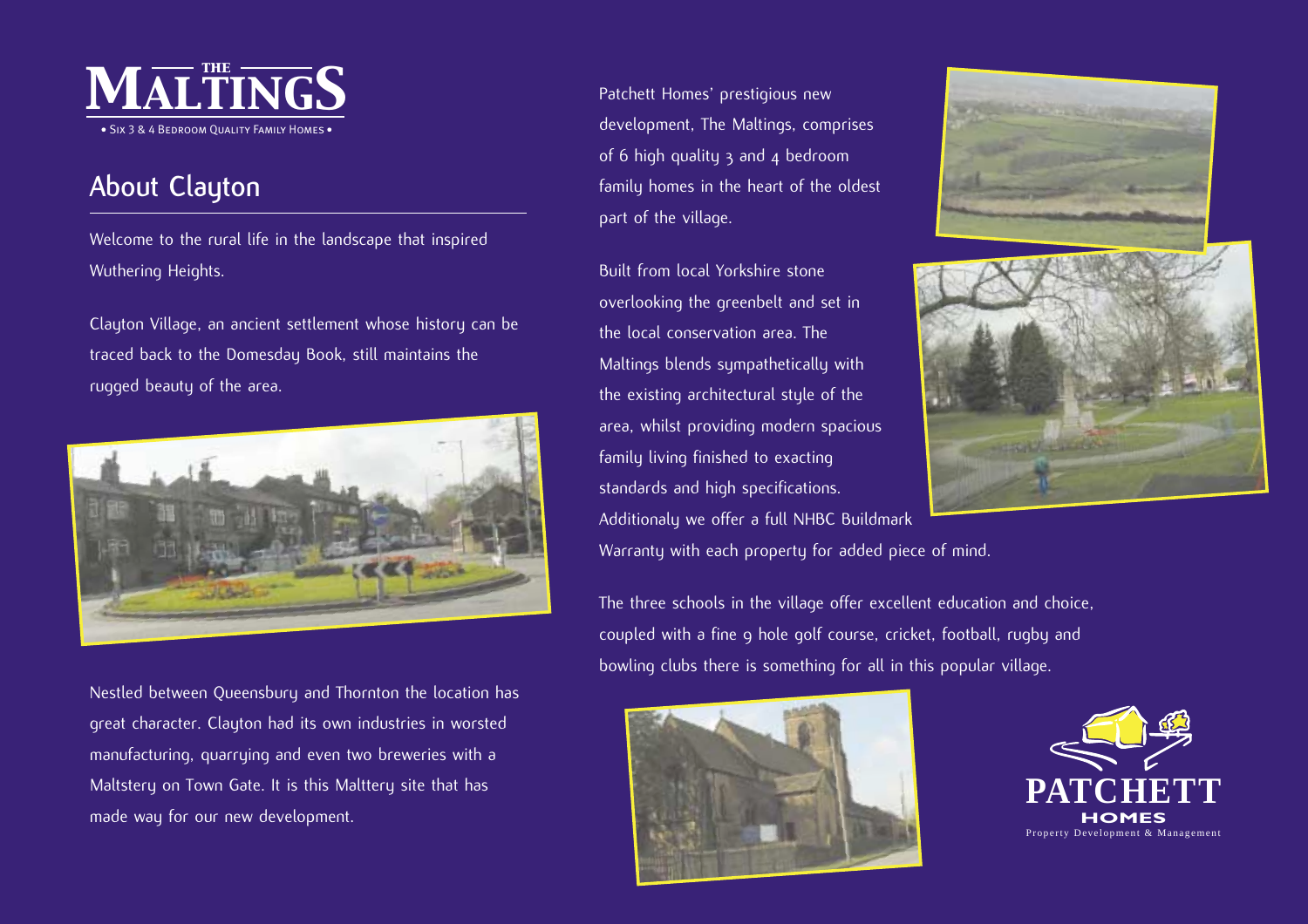

*SITE PLAN*





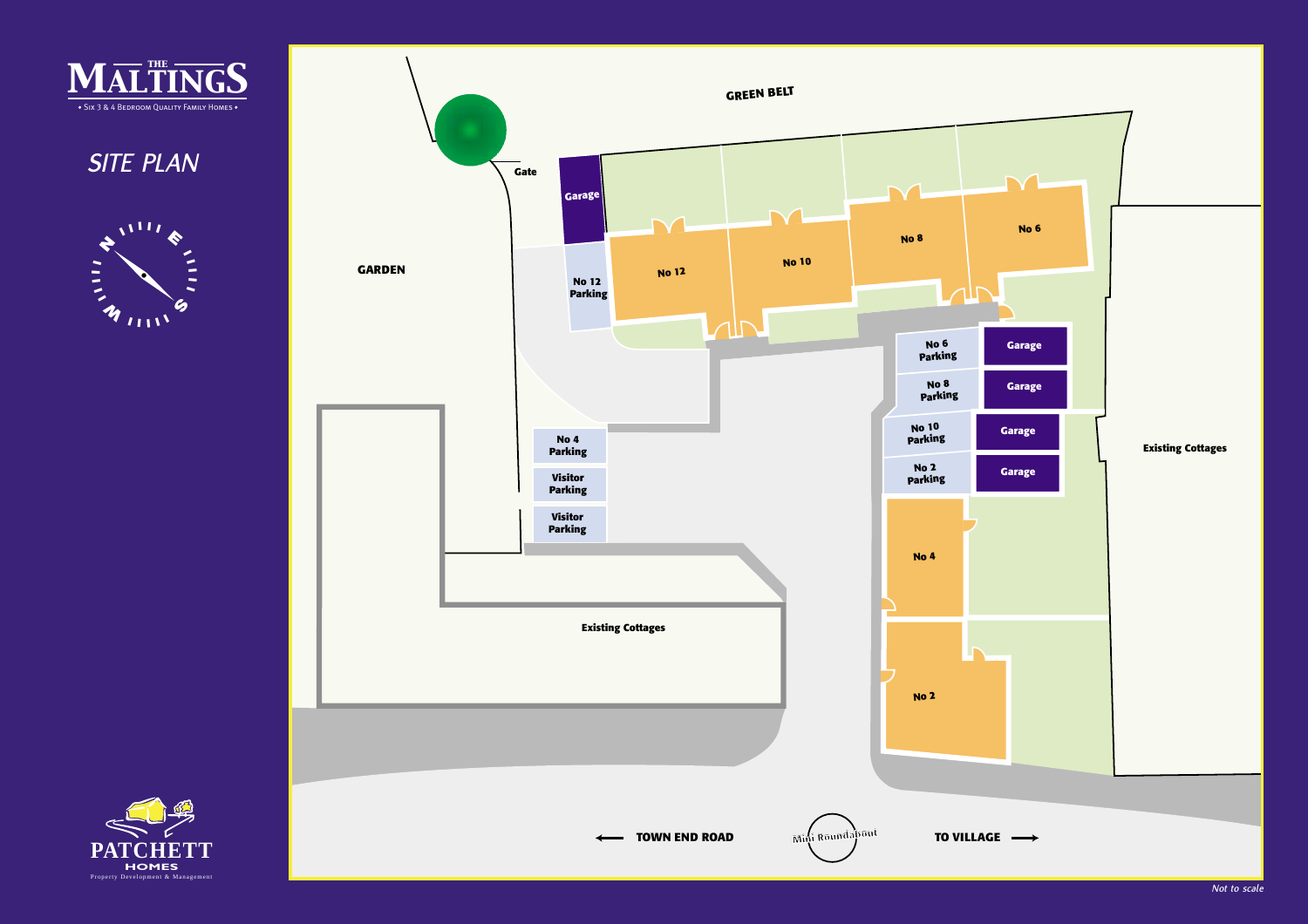

# **Specification**

### *WINDOWS:*

• Double glazed lockable timber framed windows, incorporating brushed aluminium fitments with Pilkington 'K glass' for improved thermal efficiency and lower heating bills.



### *GARAGES: (where applicable)*

• Up and over tracked door with light and power.

### *BATHROOMS:*

Bathroom suites by **DURAVIT** designed by Philippe Stark.

- Chrome taps.
- •Glass "rise and fall" shower screen.
- White porcelain wall tiles with choice of border (dependant on build stage).
- Full height tiling to baths and showers.
- Shaver points to all bathrooms.



### *HEATING AND HOT WATER:*

- State of the art gas fired high efficiency condensing boilers, with unlimited mains pressure hot water and electrical back up for peace of mind.
- Warm water underfloor heating to all areas, with individual room temperature controls, for flexibility in furniture layout, comfort and reduced running costs.
- •Heated chrome towel rails to all bathrooms and en-suites as standard.



### *IRONMONGERY:*

- Brushed aluminium to internaldoors and windows.
- Stainless steel fittings to hardwood front door.

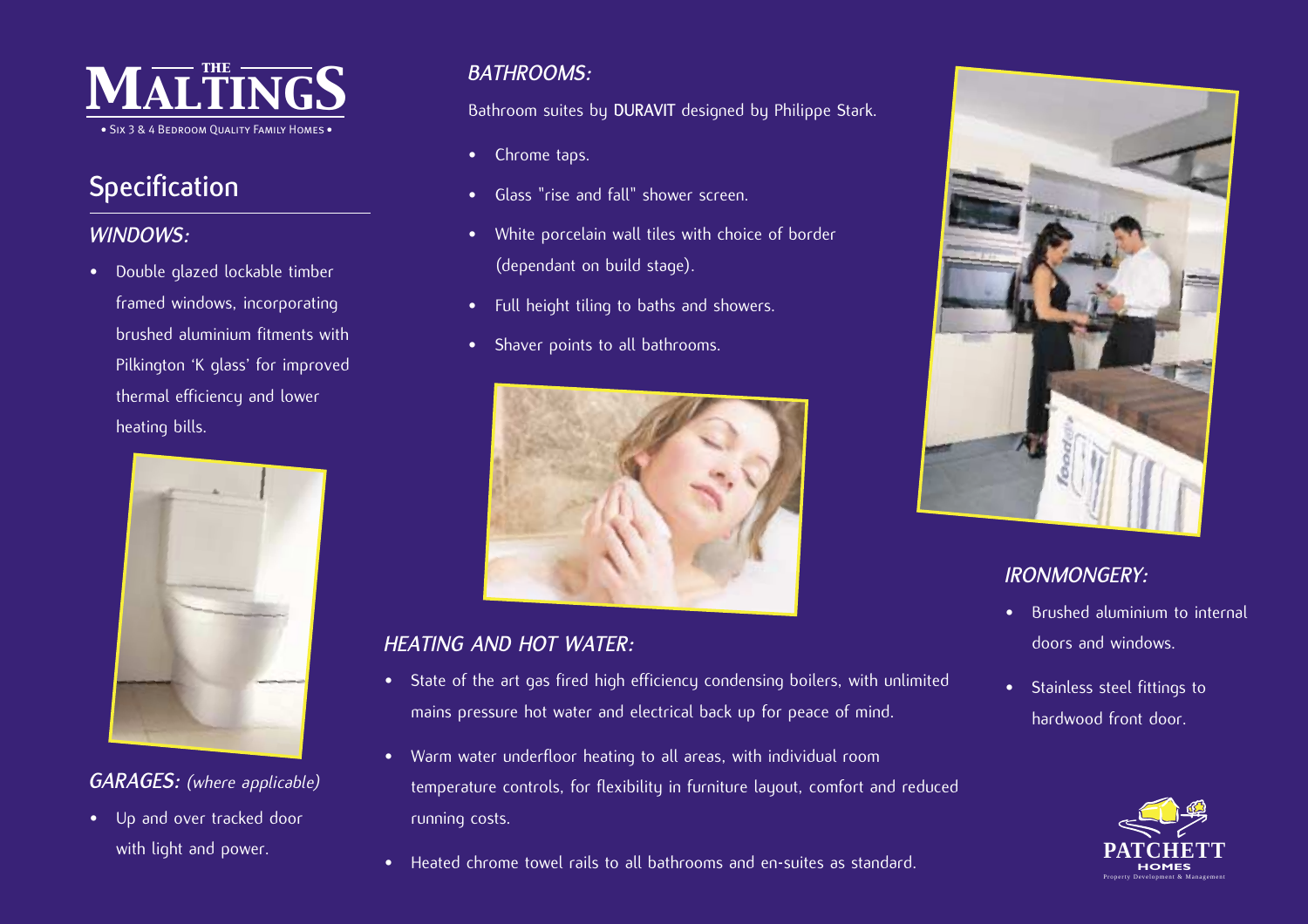

### *ELECTRICAL:*

- Brushed aluminium downlights to kitchen, bathrooms and hallway.
- Wall lights to living areas, pendant fittings to bedrooms and storage areas.
- Lighting in loft with neon indicator switch.
- Loft storage where available.
- Welcome home lighting at front door.
- •Security lighting to rear doors.
- •Dimmer switches to living rooms.
- • Sockets and switches brushed aluminium finished throughout.
- •Intruder alarms fitted as standard.
- Smoke detectors throughout.
- TV and telephone points to all rooms.









# *UTILITY: (where applicable)*

- Base unit with stainless steel sink.
- Plumbing for washing machine.



# *KITCHEN:*

- • Imaginatively designed by **KELLER** incorporating the latest style, with a choice of cabinets and square edged worktops (dependent on build stage).
- • Appliances by AEG include integrated fridge/freezer, stainless steel oven, waste disposal unit, stainless steel gas hob and island canopy extractor, all fitted as standard.
- •Options include integrated dishwasher, built in microwave oven and separate integrated freezer.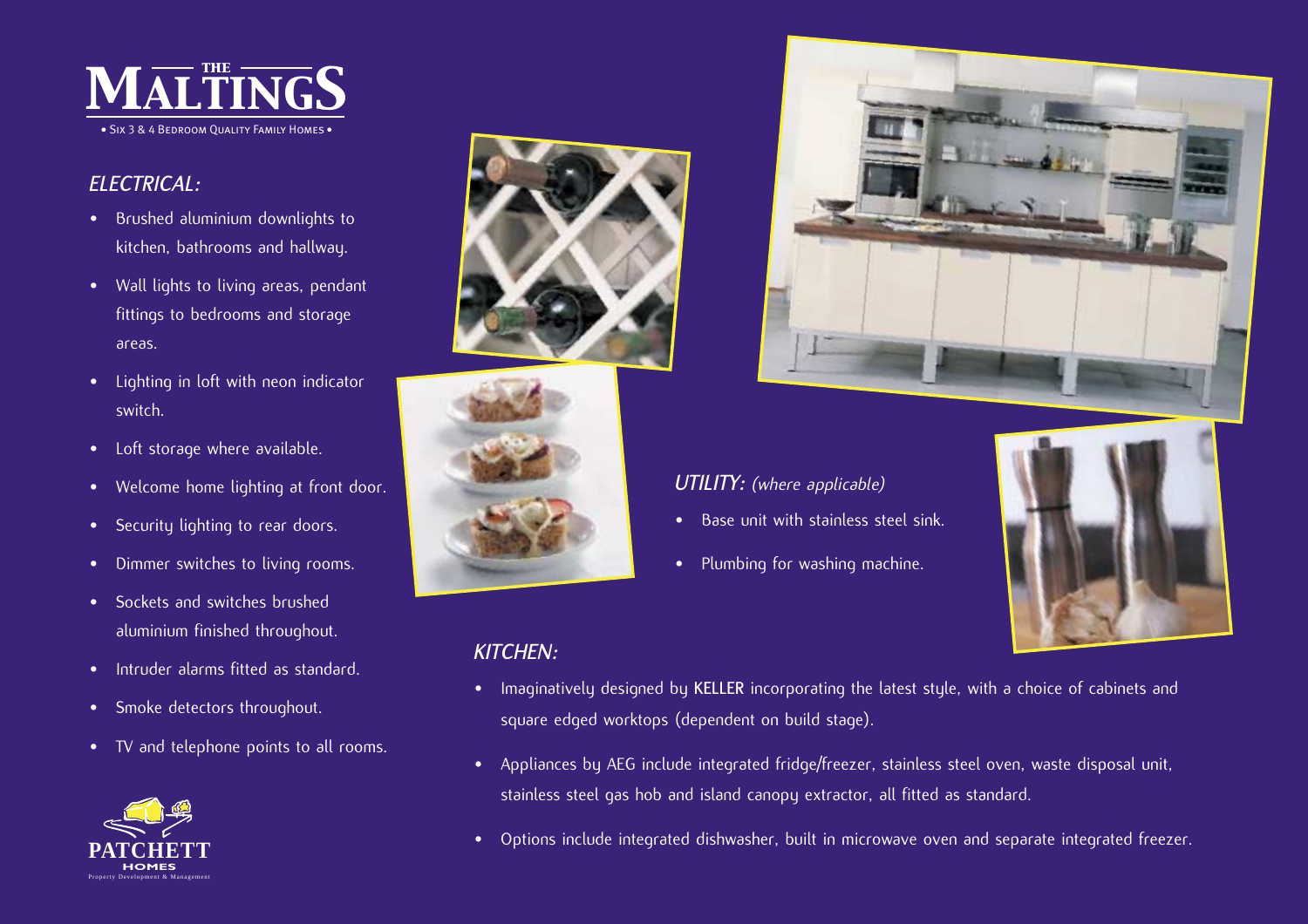# **No 2 THE MALTINGS No 4 THE MALTINGS**





| <b>GROUND FLOOR</b> | <b>GROUND FLOOR</b> |
|---------------------|---------------------|
|                     |                     |

|      | <b>GROUND FLOOR No 2 THE MALTINGS</b> |                        |
|------|---------------------------------------|------------------------|
| Room | Size (mm)                             | Size (feet and inches) |
|      |                                       |                        |

| Kitchen/Dining Room: | 4210 X 3785        | $13'$ 10" $\times$ 10' $7"$ |
|----------------------|--------------------|-----------------------------|
| Lounge:              | 6040 x 3590        | $14'$ 10" $\times$ 10' 1"   |
| Cloakroom:           | $2360 \times 1845$ | $7'$ q" x 6' 1"             |
| Study:               | 3225 X 2145        | 10 $6" \times 7'$ 0"        |

| <b>GROUND FLOOR No 4 THE MALTINGS</b> |             |                        |  |
|---------------------------------------|-------------|------------------------|--|
| Room                                  | Size (mm)   | Size (feet and inches) |  |
| Kitchen/Dining Room:                  | 4110 X 3180 | $13'$ 6" x 10' 5"      |  |
| Lounge:                               | 5180 x 3300 | 17' 00" x 10' 10"      |  |



| FIRST FLOOR No 2 THE MALTINGS |             |                                   |
|-------------------------------|-------------|-----------------------------------|
| Room                          | Size (mm)   | Size (feet and inches)            |
| Bedroom 1:                    | 3930 X 3770 | $12'$ $11''$ $\times$ $12'$ $4''$ |
| Bedroom 2:                    | 3930 X 3200 | $12'$ 11" $\times$ 10' $5$ "      |
| Bedroom 3:                    | 2700 X 2500 | $8'$ 10" x $8'$ 3"                |
| Bedroom 4:                    | 3050 X 2145 | 10' 00" x 7' 0"                   |
| Bathroom:                     | 2145 X 2000 | $7'$ o" x 6' $7''$                |

| FIRST FLOOR No 4 THE MALTINGS |                    |                                 |  |
|-------------------------------|--------------------|---------------------------------|--|
| Room                          | Size (mm)          | Size (feet and inches)          |  |
| Bedroom 1:                    | 3700 x 3185        | $12'$ 2" $\times$ 10 $5"$       |  |
| Bedroom 2:                    | 3700 x 2560        | $12'$ $2''$ $\times$ $8'$ $5''$ |  |
| Bedroom 3:                    | 2500 X 2250        | $8'$ 3" x 7' 5"                 |  |
| Bathroom:                     | $1875 \times 1700$ | $6'$ 2" $\times$ 5' 7"          |  |



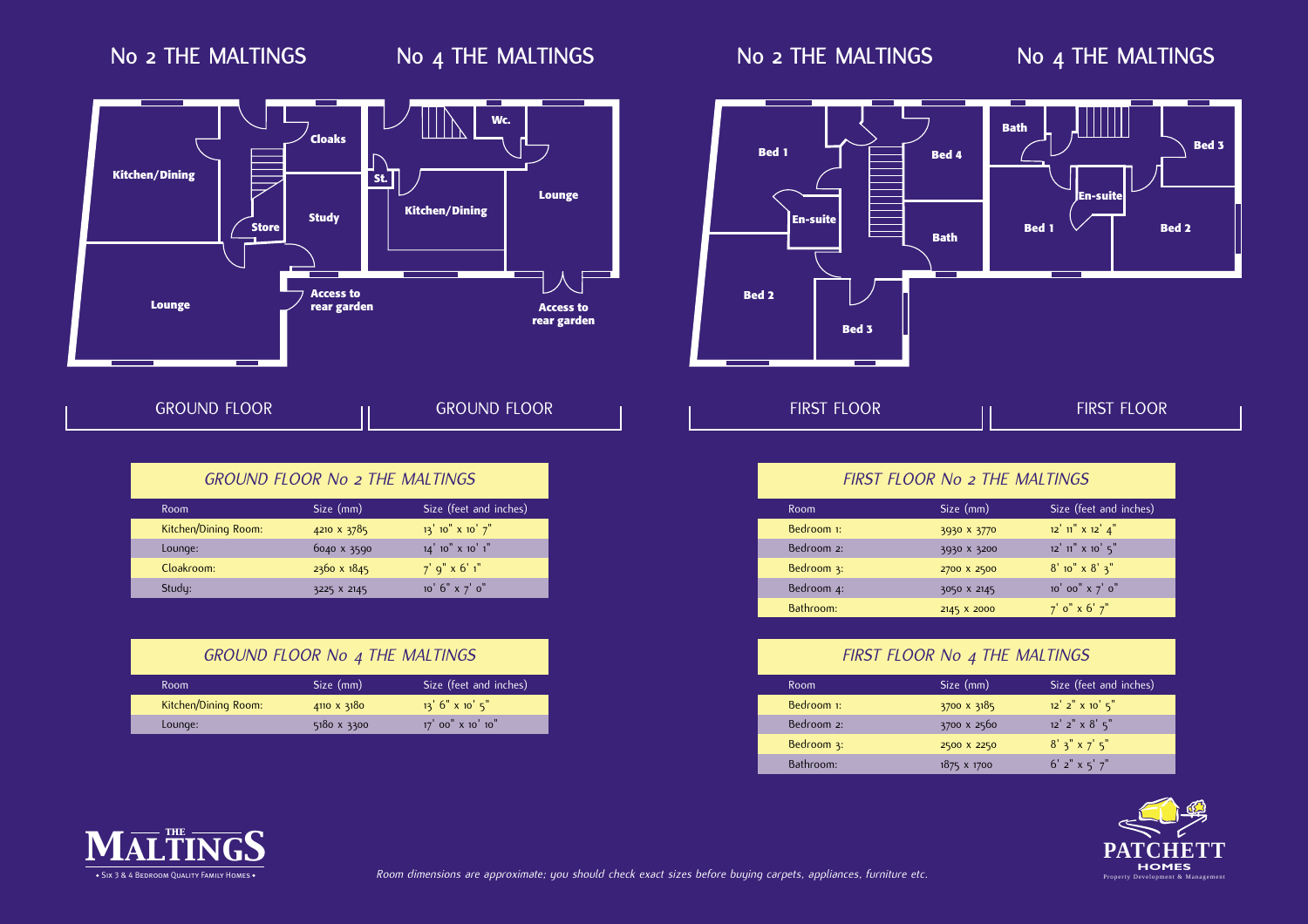### **No's 6 - 12 THE MALTINGS**

## **No's 6 - 12 THE MALTINGS**

## **No's 6 - 12 THE MALTINGS**

### LOWER GROUND FLOOR

### GROUND FLOOR

### FIRST FLOOR







| <b>LOWER GROUND FLOOR</b>     |             |                          |
|-------------------------------|-------------|--------------------------|
| No's $6,8,10,12$ THE MALTINGS |             |                          |
| Room                          | Size (mm)   | Size (feet and inches)   |
| Bedroom 4:                    | 3200 X 3035 | $10'$ 6" $\times$ 10' 0" |
| Garden Room:                  | 4335 X 4200 | $14'$ 2" $\times$ 13' 9" |

| <b>GROUND FLOOR</b>         |                  |                             |
|-----------------------------|------------------|-----------------------------|
| No's 6,8,10,12 THE MALTINGS |                  |                             |
| Room                        | Size (mm)        | Size (feet and inches)      |
| Kitchen/:<br>Family Room    | 7370 x 3850/3200 | $24'$ 2" x 12' $8''/10'$ 6" |

| <b>FIRST FLOOR</b>          |             |                        |  |
|-----------------------------|-------------|------------------------|--|
| No's 6,8,10,12 THE MALTINGS |             |                        |  |
| Room                        | Size (mm)   | Size (feet and inches) |  |
| Bedroom 1:                  | 3890 x 3245 | 12' 9" x 10' 8"        |  |
| Bedroom 2:                  | 3390 x 2645 | $11'1'' \times 8' 8''$ |  |
| Bedroom 3:                  | 2485 x 1950 | $8'$ 2" x 6' 5"        |  |
| Bathroom:                   | 1870 x 1725 | $6'$ 2" x 5' $8"$      |  |